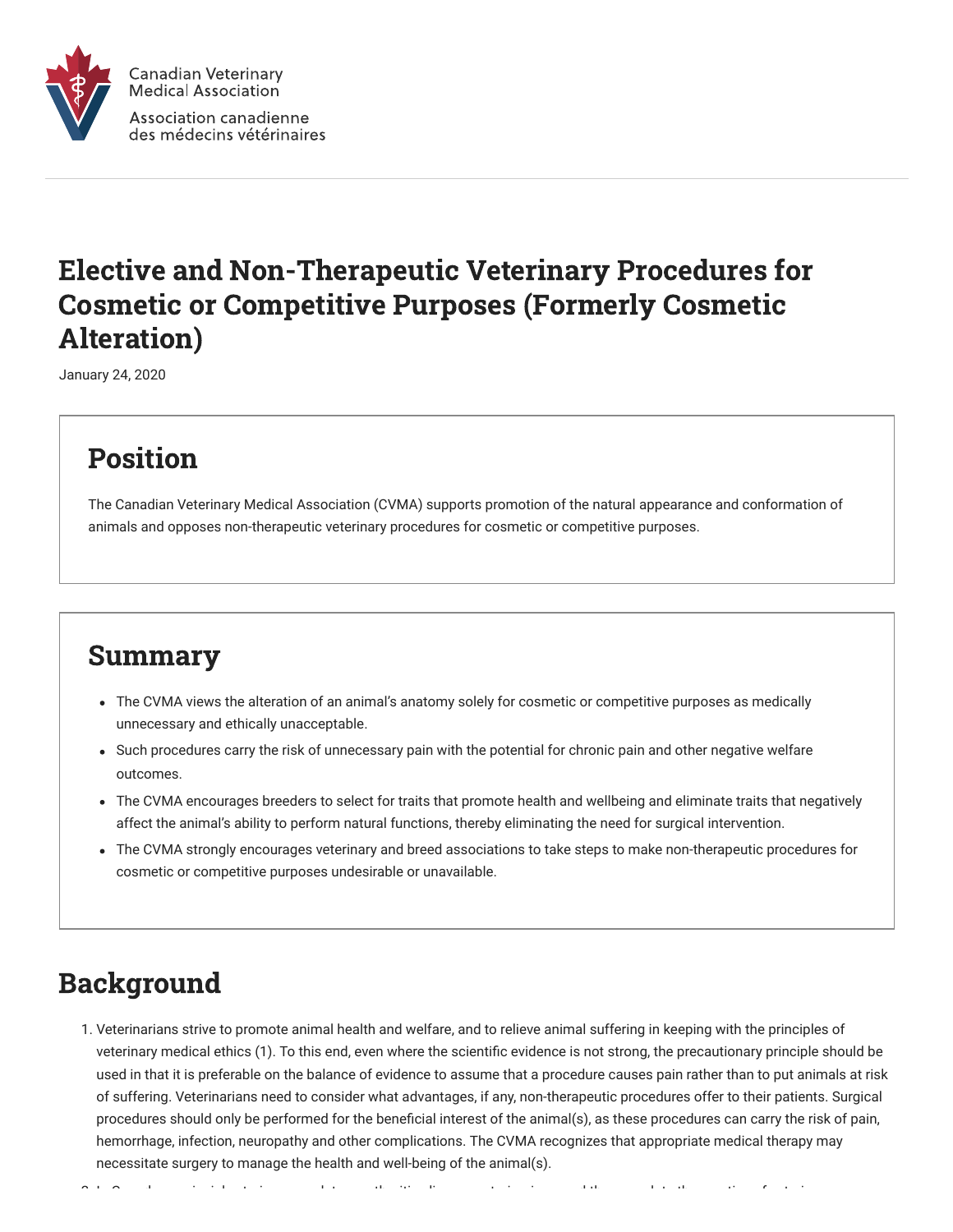- 2. In Canada, provincial veterinary regulatory authorities license veterinarians, and thus, regulate the practice of veterinary surgery, including acceptable practices. The CVMA holds that licensed veterinarians are to perform veterinary surgical procedures using appropriate anesthesia, analgesia and aseptic technique (2).
- 3. Cosmetic alteration is any non-therapeutic veterinary procedure undertaken to change the appearance of an animal. It is done at the request of, and for the benefit of the owner. The CVMA takes the position that cosmetic alteration is not required and puts the animal's health and welfare at risk (3-8). Cosmetic surgeries do not provide any benefit to animals (9-12). Surgical alterations that are medically justified are not considered cosmetic.

#### **Examples of cosmetic surgical alterations:**

- tail docking in the canine and equine
- tail nicking/setting in horses
- ear cropping in canines
- liposuction for cosmetic purposes (excludes lipoma removal)

#### **Examples of non-surgical cosmetic alterations:**

- cosmetic dentistry
- tattooing other than for registration and identification
- body piercing
- tail injection of performance horses
- 4. There is evidence to suggest that cosmetic procedures cause acute and chronic pain (3,4,11,12). As well, there is evidence that many of the cosmetic alteration procedures may affect an animal's behavior, and ability to communicate effectively. For example, tail docking and ear cropping in dogs compromises the animal's ability to communicate excitement, fear and aggression effectively with other animals and people through different tail and ear postures and movements (4-6). Veterinary and breed associations should work towards educating the public that cosmetic alteration procedures can cause unnecessary pain, including the potential for chronic pain, and can have negative welfare implications in animals undergoing these procedures.
- 5. The CVMA strongly encourages breeders and breed associations to select for traits and promote breed standards that uphold the health and wellbeing of the animals. Responsible breeders will choose breeding stock carefully and strive to produce natural breed traits for soundness as well as the mental and physical health of the offspring (13). Cosmetic alterations change the appearance of the animal but not its genetics, and therefore are not passed on to offspring. Cosmetic alterations could be misleading to the public, buyers, and other breeders who may not be aware that an animal's appearance has been surgically altered (7,14).
- 6. Increasingly, many countries (e.g., most of Europe, UK, Australia, and New Zealand), and Canadian provinces are moving towards prohibiting non-therapeutic surgical procedures for the purpose of modifying the appearance of animals, in particular ear cropping in dogs, and tail docking in dogs and horses (15,16). As of July 2019, veterinarians in 9 provinces are prohibited from performing various cosmetic surgeries through provincial veterinary association by-laws and codes of practice (NL, PEI, NS, NB, MB, SK, QC, BC and AB). In addition, cosmetic surgery is illegal under the provincial Animal Health and Protection Act in Newfoundland and Labrador. Breed registries in many countries are allowing dogs, in particular, to compete and be shown in their natural state (15,17).

### References

- 1. [Canadian Veterinary Medical Association, Veterinarian Oath, 2018. Available from:](http://www.canadianveterinarians.net/about-veterinary-medicine/oath.aspx) **http://www.canadianveterinarians.net/aboutveterinary-medicine/oath.aspx** Last accessed July 5, 2018.
- 2. Canadian Veterinary Medical Association, Position Statement on Veterinary Surgical Procedures, July 2014. Available from: **<https://www.canadianveterinarians.net/documents/veterinary-surgical-procedures>** Last accessed July 5, 2018.
- 3. Gross TL, Carr SH. Amputation neuroma of docked tails in dogs. Vet Pathol 1990;27:61-62. Available